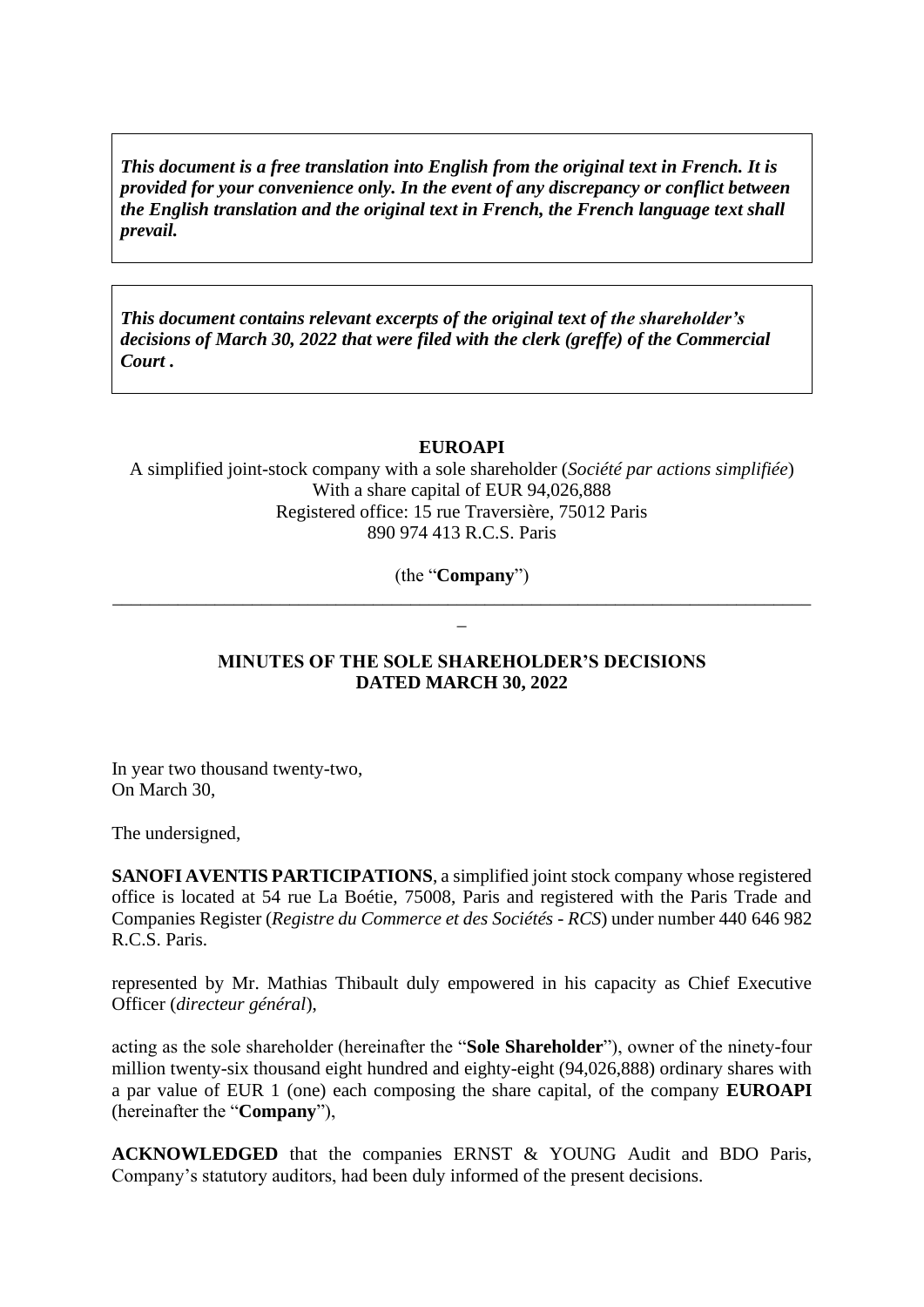**DECLARED** having read the following documents:

- Chairman's report
- Statutory auditors' reports

**DECLARED** that it was called to deliberate on the following agenda:

- transformation of the Company into a public limited company, subject to non-retroactive conditions precedent,
- adoption of the new "pre-admission" articles of association of the Company, subject to the non-retroactive condition precedent of the transformation into a public limited company,
- confirmation of the statutory auditors to their duties, subject to the non-retroactive condition precedent of the transformation into a public limited company,
- confirmation of the duration of the financial year, subject to the non-retroactive condition precedent of the transformation into a public limited company,
- appointment of the first members of the Board of Directors of the Company as a public limited company, subject to non-retroactive conditions precedent,
- determination of the amount of the total remuneration allocated to the Board of Directors of the Company in the form of a public limited company, subject to the non-retroactive condition precedent of the transformation into a public limited company,
- adoption of the Company's "post-admission" articles of association under the nonretroactive condition precedent of Admission,
- authorization to be granted to the Board of Directors to purchase the Company's own shares, subject to the non-retroactive condition precedent of Admission,
- authorization to be granted to the Board of Directors to reduce the share capital by cancellation of shares, under the authorization to buy back its own shares subject to the non-retroactive condition precedent of Admission,

# […]

- authorization to the Board of Directors, in the event of an issue of shares or any other securities with cancellation of preferential subscription rights for shareholders, to set the issue price within the limit of 10% of the share capital, subject to the non-retroactive condition precedent of Admission,

# $[\dots]$

- overall limits on the amount of issues carried out under the aforementioned delegations,

# $[...]$

- authorization to be granted to the Board of Directors to grant options to subscribe to or purchase the Company's shares, subject to the non-retroactive condition precedent of Admission,
- authorization to be granted to the Board of Directors to establish a free share plan for existing or new shares, subject to the non-retroactive condition precedent of Admission,
- overall limits on the amount of issues that may be made under the authorizations to be granted to the Board of Directors for the purpose of granting stock options or free shares;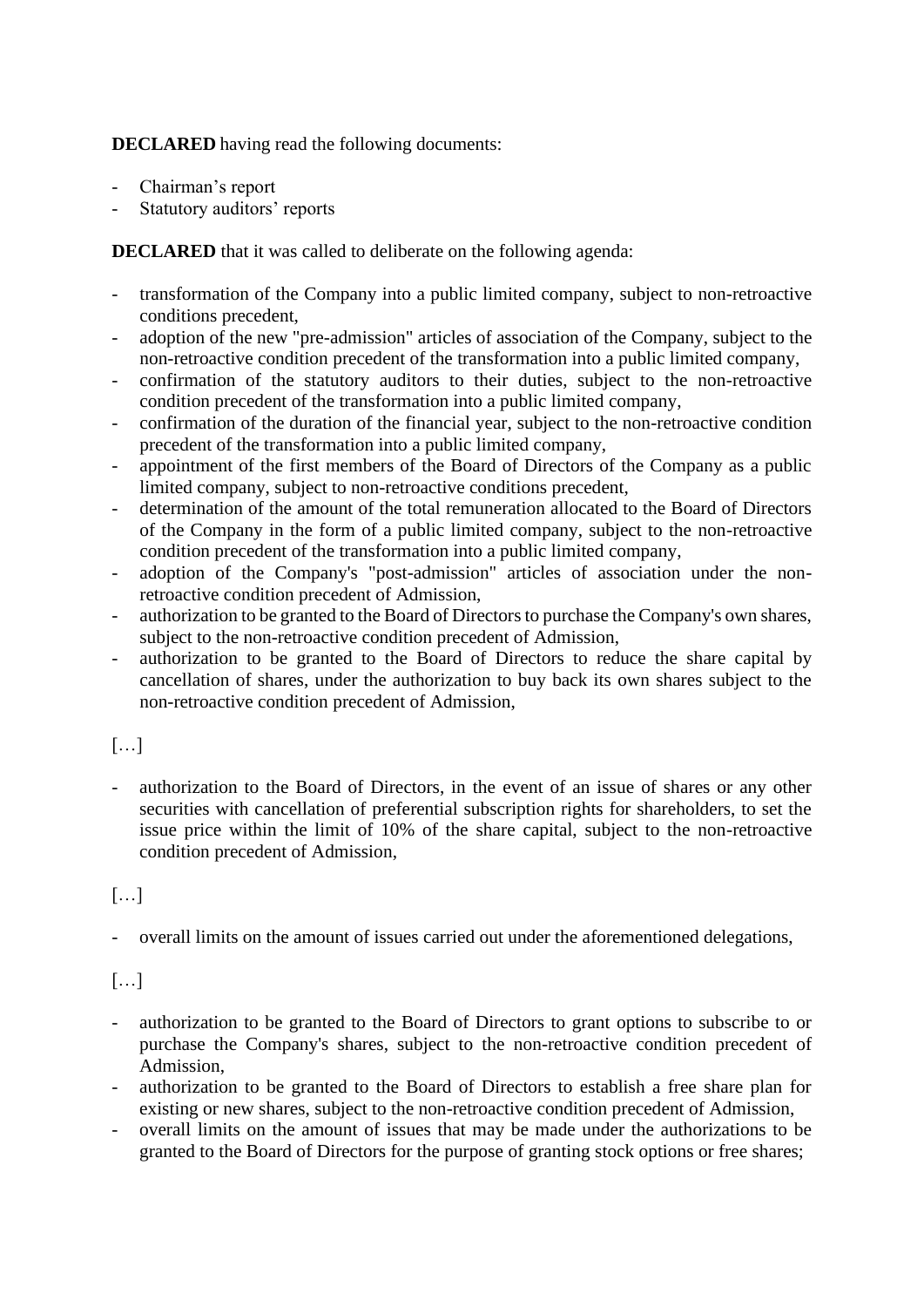# $[\ldots]$

**ADOPTED** the following decisions:

#### **FIRST DECISION**

*Transformation of the Company into a public limited company.*

The Sole Shareholder,

having acknowledged:

- **-** the report of the Company's Chairman,
- **-** the statutory auditors' report on the amount of shareholders' equity, prepared in accordance with the provisions of Article L.225-244 paragraph 1 of the French Commercial Code, by reference to Article L.227-1 of said Code,
- **-** of the draft pre-admission articles of association attached hereto as Appendix 1,

subject to the non-retroactive conditions precedent of (i) the approval by the Sanofi shareholders' meeting of the resolution relating to the allocation of the results of the financial year ended December 31, 2021, and in particular the distribution of a supplementary dividend in kind taking the form of a distribution of EUROAPI shares, and (ii) the recognition that all the legal and statutory conditions for the validity of the transformation of the Company into a public limited company have been met, namely:

- the number of partners in the Company is equal to or greater than two (it being specified that a transfer of part of the Company's shares to the company Sanofi is planned by May 2, 2022 at the latest, which will bring the number of partners to two),
- the amount of the share capital is greater than EUR 37,000, and
- the amount of the shareholders' equity of the Company is at least equal to the amount of the share capital,

**acknowledged** that no special advantages are granted to third parties,

**decided** to transform the Company into a public limited company with a Board of Directors with effect from the acknowledgement by the Chairman of the Company of the lifting of the conditions precedent,

decided that in its new form, the Company will be governed by the legal and regulatory provisions in force concerning public limited companies and by the new articles of association of the Company to be adopted pursuant to the second decision below,

**specified** that this transformation carried out under the conditions provided for by the law will not result in the creation of a new legal entity,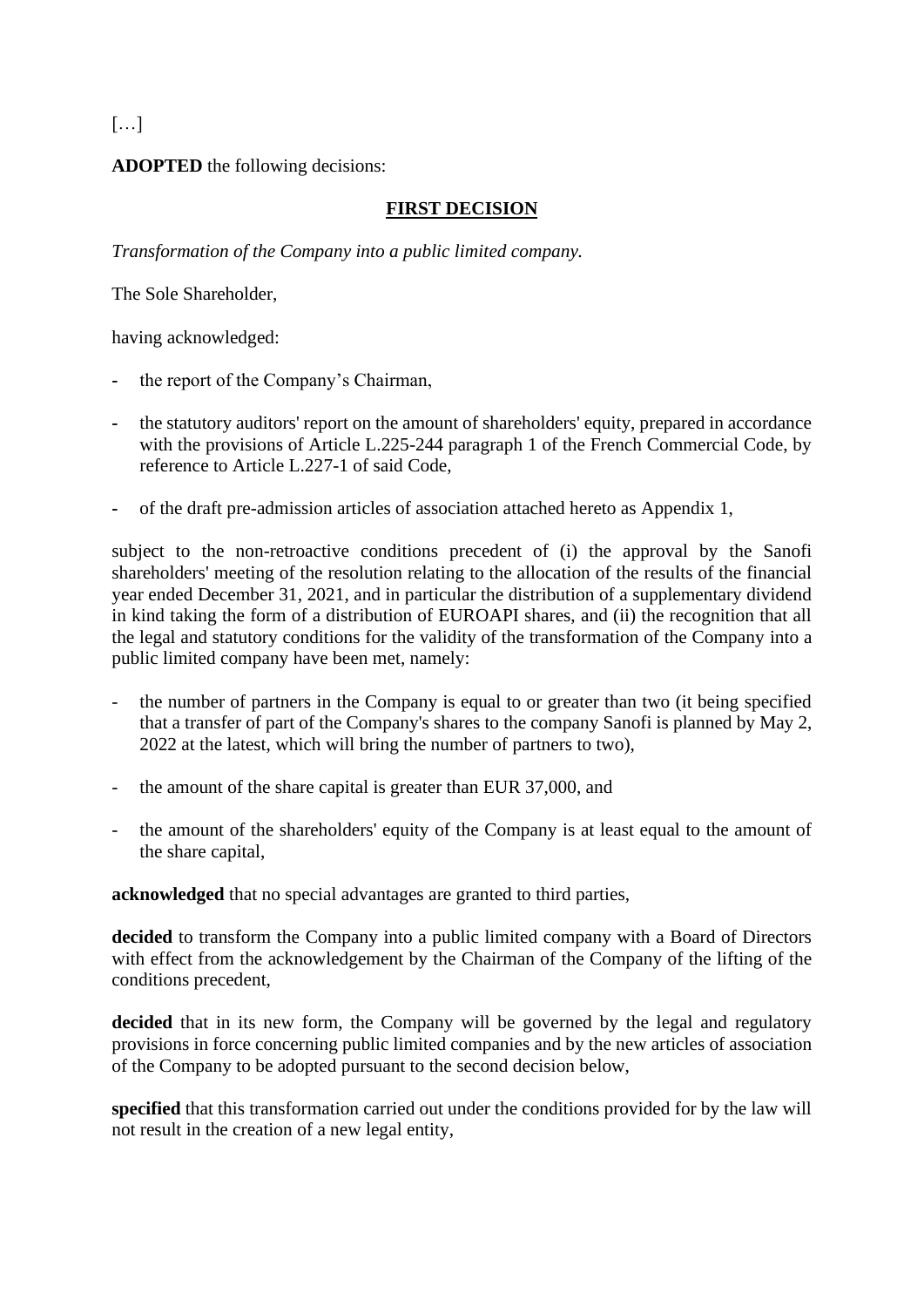**specified** that the transformation into a public limited company with a Board of Directors does not entail any change in the Company's name, duration, financial year, corporate purpose or share capital,

**acknowledged** (i) that the transformation of the Company into a public limited company automatically terminates the term of office of Mr. Karl Rotthier as Chairman and the terms of office of Mr. Antoine Delcour and Mr. Pierre Vergriete as Chief Executive Officers, (ii) that the transformation of the Company entails the automatic dissolution of the supervisory board, the body set up in the context of the simplified joint stock company, and that, consequently, (iii) the terms of office of the members of the supervisory board held by Mrs. Viviane Monges, Mr. Jean-Baptiste de Chatillon and Mr. Philippe Luscan, will terminate as of the transformation of the Company into a public limited company. The Company will be managed and administered by a Board of Directors, a Chairman and a Chief Executive Officer, it being understood that the functions of Chairman of the Board of Directors and Chief Executive Officer may or may not be separated,

**delegated** full power to the Board of Directors of the Company in its new form, with the faculty of sub-delegation, to carry out all legal formalities for publication and filing,

**specified** further that the duration of the current financial year, which will end on December 31, 2022, need not be modified as a result of the transformation of the Company into a public limited company, and that the financial statements for the said financial year will be prepared, presented, audited and approved under the conditions provided for in the new articles of association of the Company and set out in the provisions of Book Two (*Livre deuxième*) of the French Commercial Code applicable to public limited companies.

The profits of the current financial year will be allocated and distributed among the shareholders in accordance with the provisions of the Company's articles of association as a public limited company.

#### **SECOND DECISION**

*Adoption of the Company's new "pre-admission" articles of association*

The Sole Shareholder,

having acknowledged the report of the Company's Chairman,

subject to the adoption of the first decision and subject to the non-retroactive condition precedent of the transformation of the Company into a public limited company,

**decided** to replace the Company's articles of association with the articles of association attached hereto as Appendix 1, with effect as of the date of transformation of the Company into a public limited company,

**adopted** as a consequence, article by article, and then as a whole, the new articles of association of the Company.

## **THIRD DECISION**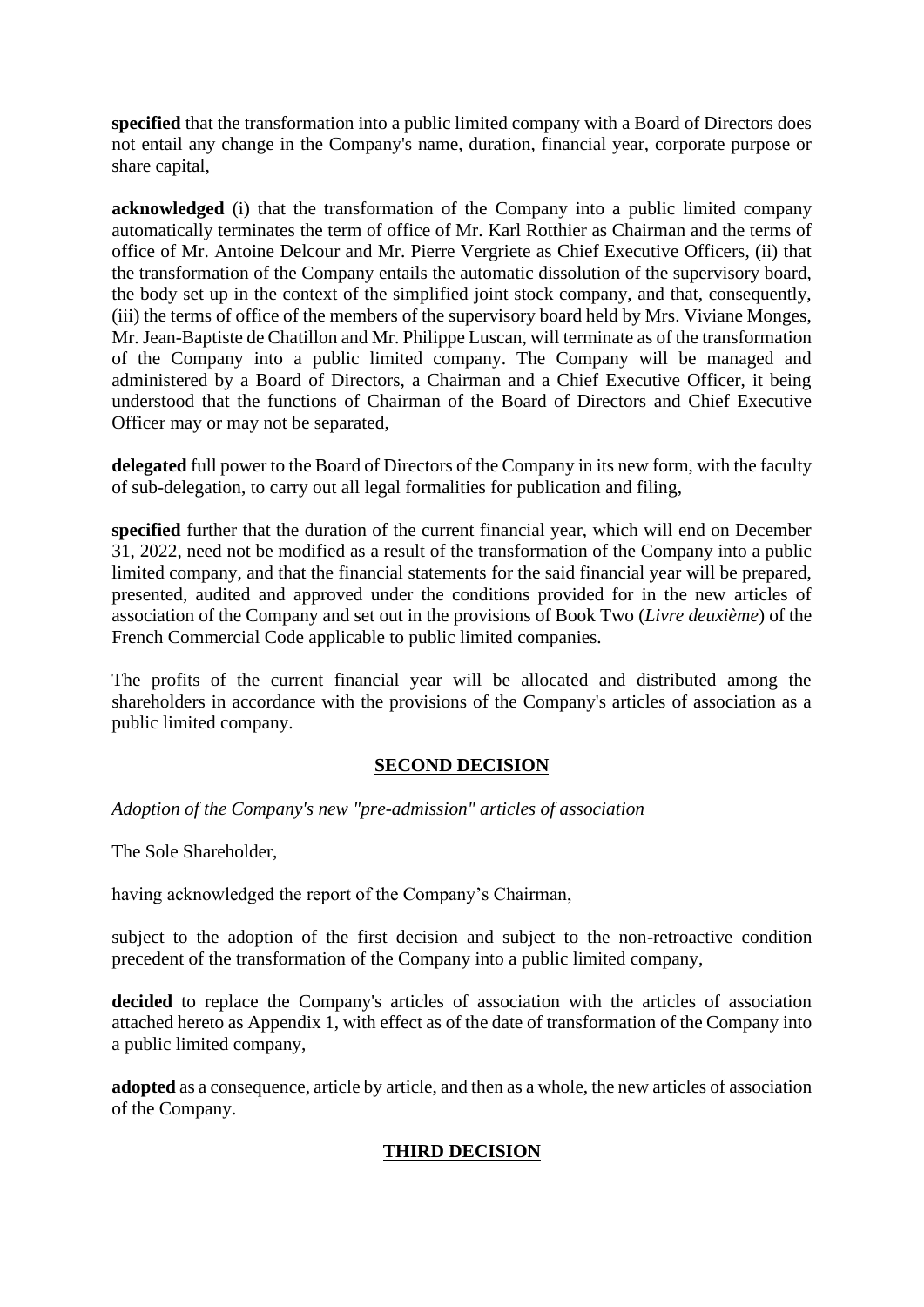#### *Confirmation of the statutory auditors in their functions*

The Sole Shareholder,

having acknowledged the report of the Company's Chairman,

subject to the non-retroactive condition precedent of the transformation of the Company into a public limited company,

**confirmed** that the terms of office of the statutory auditors, Ernst & Young Audit and BDO Paris, shall continue until the end of the ordinary shareholders' meeting called to approve the financial statements for the financial year ending December 31, 2026 and the ordinary shareholders' meeting called to approve the financial statements for the financial year ending December 31, 2027, respectively,

## **FOURTH DECISION**

*Confirmation of the duration of the financial year*

The Sole Shareholder,

having acknowledged the report of the Company's Chairman,

subject to the adoption of the first and second decisions, and subject to the non-retroactive condition precedent of the transformation of the Company into a public limited company,

decided that the duration of the current financial year, which will end on December 31, 2022, need not be modified as a result of the adoption of the form of a public limited company.

The accounts for this financial year will be prepared, audited and presented in accordance with the legal and regulatory provisions governing public limited companies with a Board of Directors.

The management report and the group management report will also be communicated and presented in accordance with the legal and regulatory provisions applicable to public limited companies with a Board of Directors, for the entire duration of the current financial year.

The statutory auditors shall report on the performance of their auditing assignment throughout the financial year, under the conditions laid down by the laws and regulations applicable to public limited companies, in particular by presenting a report to the annual ordinary shareholders' meeting.

The aforementioned reports will be subject to the shareholders' right of communication in accordance with the new articles of association and the legal and regulatory provisions.

#### **FIFTH DECISION**

*Appointment of the first members of the Board of Directors of the Company as a public limited company*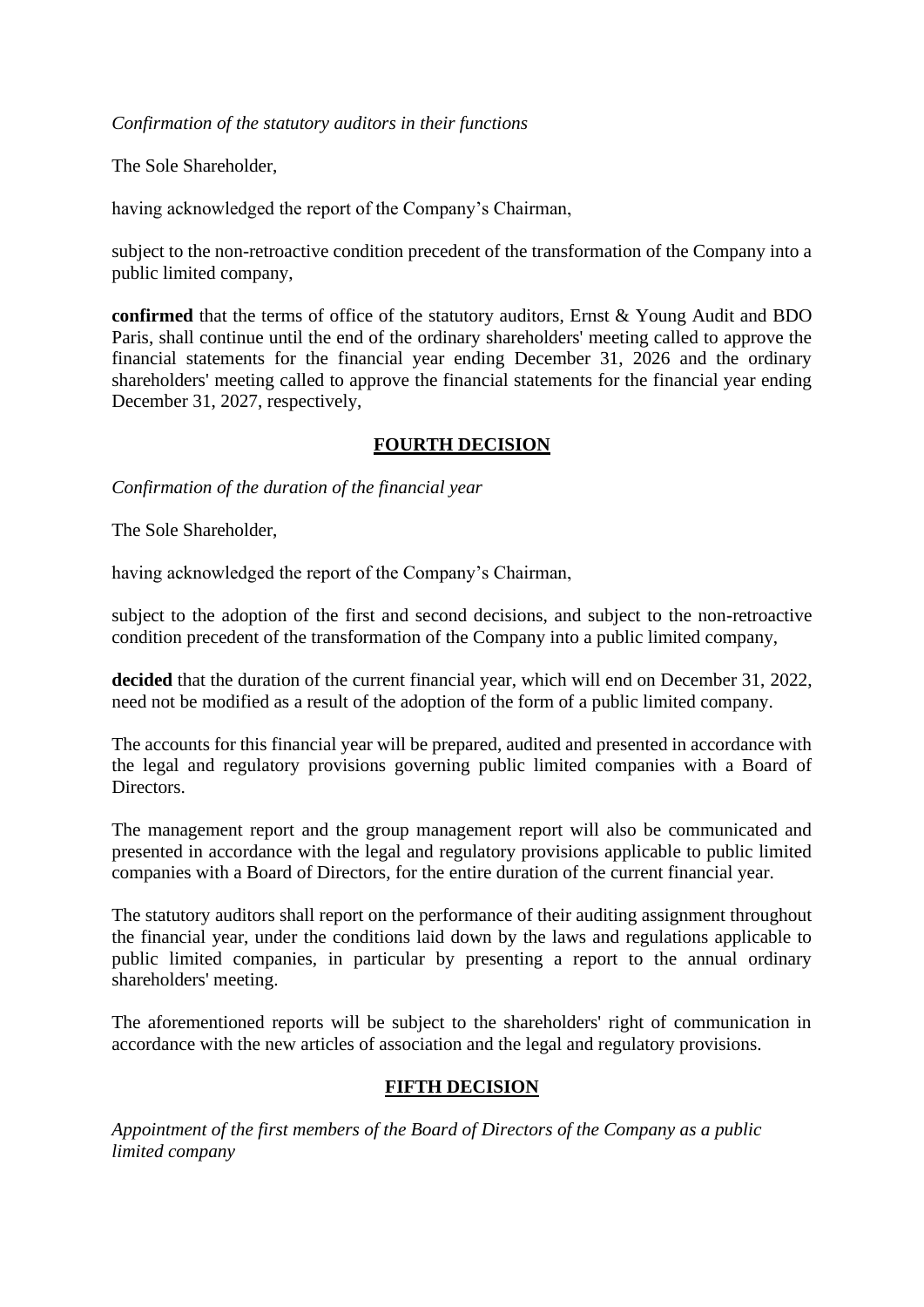The Sole Shareholder,

having acknowledged the report of the Company's Chairman,

subject to the adoption of the first and second decisions above and subject to the non-retroactive condition precedent of the transformation of the Company into a public limited company,

**appointed** as members of the Board of Directors of the Company in its new form for a term of four (4) years expiring at the end of the annual ordinary shareholders' meeting to be held in 2026 to approve the financial statements for the year ending December 31, 2025:

- Mrs. Viviane Monges, born on […] 1963 […] of French nationality […],
- Mr. Karl Rotthier, born on […] 1967 […] of Belgian nationality […],

The company Sanofi Aventis Participations, a simplified joint-stock company whose registered office is located at 54 rue La Boétie, 75008, Paris and registered with the Paris Trade and Companies Register under number 440 646 982 whose permanent representative is Mrs. Adeline Le Franc, born on [...] 1972 [...] of French nationality [...],

**appointed**, subject to the condition precedent of the effective admission of the Company's shares to trading on the regulated market of Euronext in Paris (the "**Admission**"), as members of the Board of Directors of the Company in its new form for a term of four (4) years expiring at the end of the annual ordinary shareholders' meeting to be held in 2026 to approve the financial statements for the financial year ending December 31, 2025:

- Mrs. Elizabeth Bastoni, born on [...] 1965 [...] of American nationality [...],
- Mrs. Claire Giraut, born on […] 1956 […] French nationality […],
- Mrs. Cécile Dussart, born on [...] 1964 [...] of French nationality [...],
- Mr. Emmanuel Blin, born on [...] 1969 [...] of French nationality [...],
- Mrs. Corinne Le Goff, born on [...] 1965 [...] of French and American nationalities [...],
- The company Bpifrance Investissement, a simplified joint-stock company whose registered office is located at 27-31 Avenue du Général Leclerc, 94 710 Maisons-Alfort, France, registered with the Créteil Trade and Companies Registe under number 433 975 224 whose permanent representative is Mr. Benjamin Paternot, born on […] 1977 […] of French and American nationalities […],
- Mr. Jean-Christophe Dantonel, born on […] 1971 […] of French nationality […],

**appointed**, subject to the condition precedent of Admission and with effect as of September 1, 2022, as a member of the Board of Directors of the Company in its new form for a term of four (4) years expiring at the end of the annual ordinary shareholders' meeting to be held in 2026 to approve the financial statements for the financial year ending December 31, 2025:

Mr. Rodolfo Savitzky, born on […] 1962 […] of Swiss and Mexican nationalities […].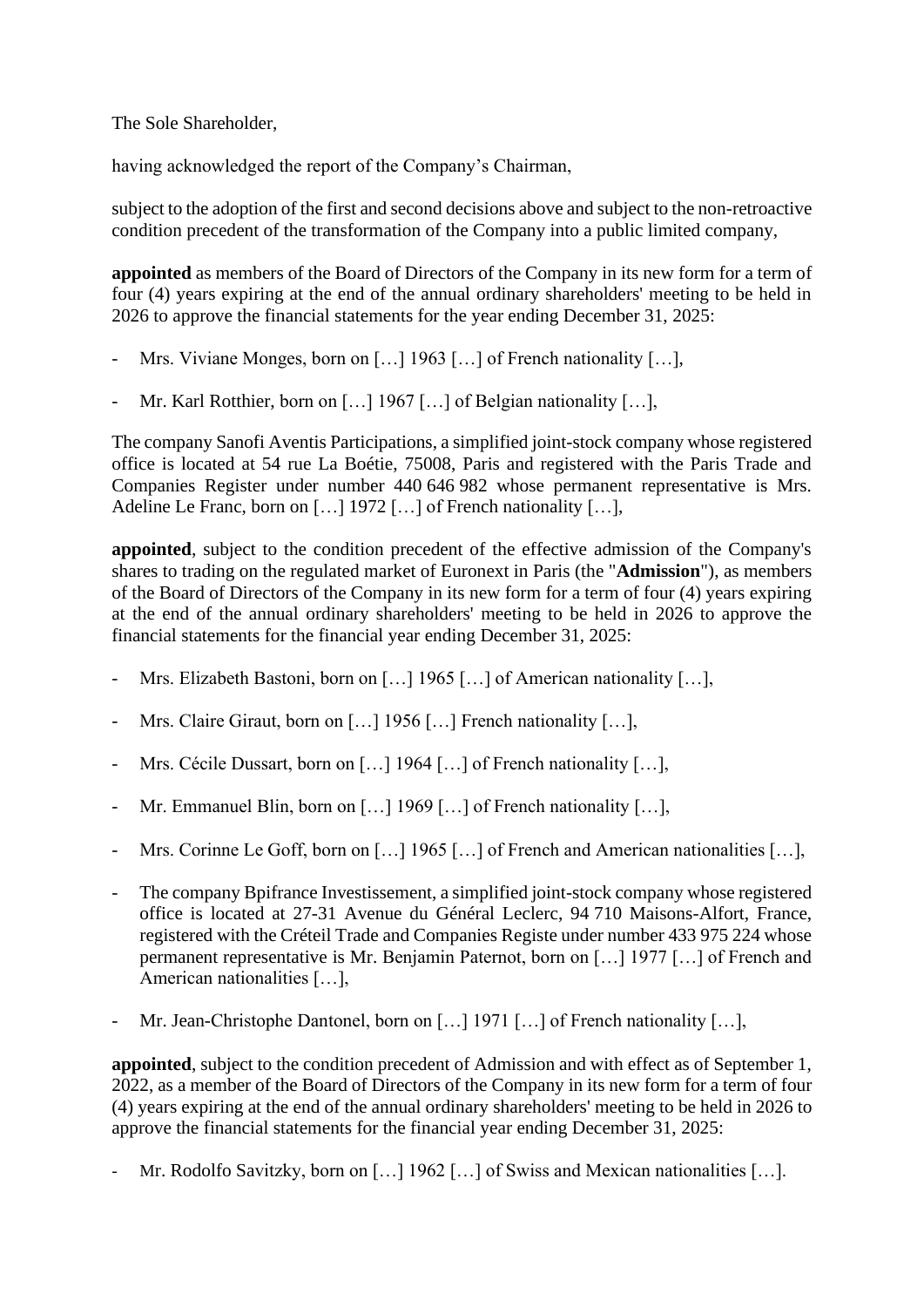The Sole Shareholder acknowledged that Mrs. Viviane Monges, Mr. Karl Rotthier, Mrs. Adeline Le Franc, Mrs. Elizabeth Bastoni, Mrs. Claire Giraut, Mrs. Cécile Dussart, Mr. Emmanuel Blin, Mrs. Corinne Le Goff, Mr. Benjamin Paternot, Mr. Jean-Christophe Dantonel and Mr. Rodolfo Savitzky have already indicated that they accept the duties of members of the Board of Directors, should they be appointed, and that they meet all the conditions required by the new articles of association of the Company, by the law and by the regulations for the exercise of the said duties on the Board of Directors of the Company, and that they declare in particular that they do not hold any office in other companies that would prevent them from accepting the said duties.

**specified** that the fulfillment of the condition of Admission as well as the entry into function of the above-mentioned directors will be acknowledged by the Board of Directors of the Company.

## **SIXTH DECISION**

*Determination of the total remuneration allocated to the Board of Directors of the Company as a public limited company*

The Sole Shareholder,

having acknowledged the report of the Company's Chairman,

subject to the non-retroactive condition precedent of the transformation of the Company into a public limited company and the Admission,

in accordance with the provisions of Article L. 225-45 of the French Commercial Code,

decided to fix at EUR 1,100,000 the total amount of the global remuneration allocated to the members of the Board of Directors as remuneration for their activity for the current financial year as well as for each subsequent financial year, until a decision to the contrary is taken by the ordinary shareholders' meeting.

## **SEVENTH DECISION**

*Adoption of the Company's "post-admission" articles of association under the non-retroactive condition precedent of Admission*

The Sole Shareholder,

having acknowledged the report of the Company's Chairman,

under the non-retroactive condition precedent of Admission,

**decided** to adopt article by article, and then in all of its provisions, the text of the Company's restructured articles of association in accordance with the draft restructured articles of association set out in Appendix 2 hereto,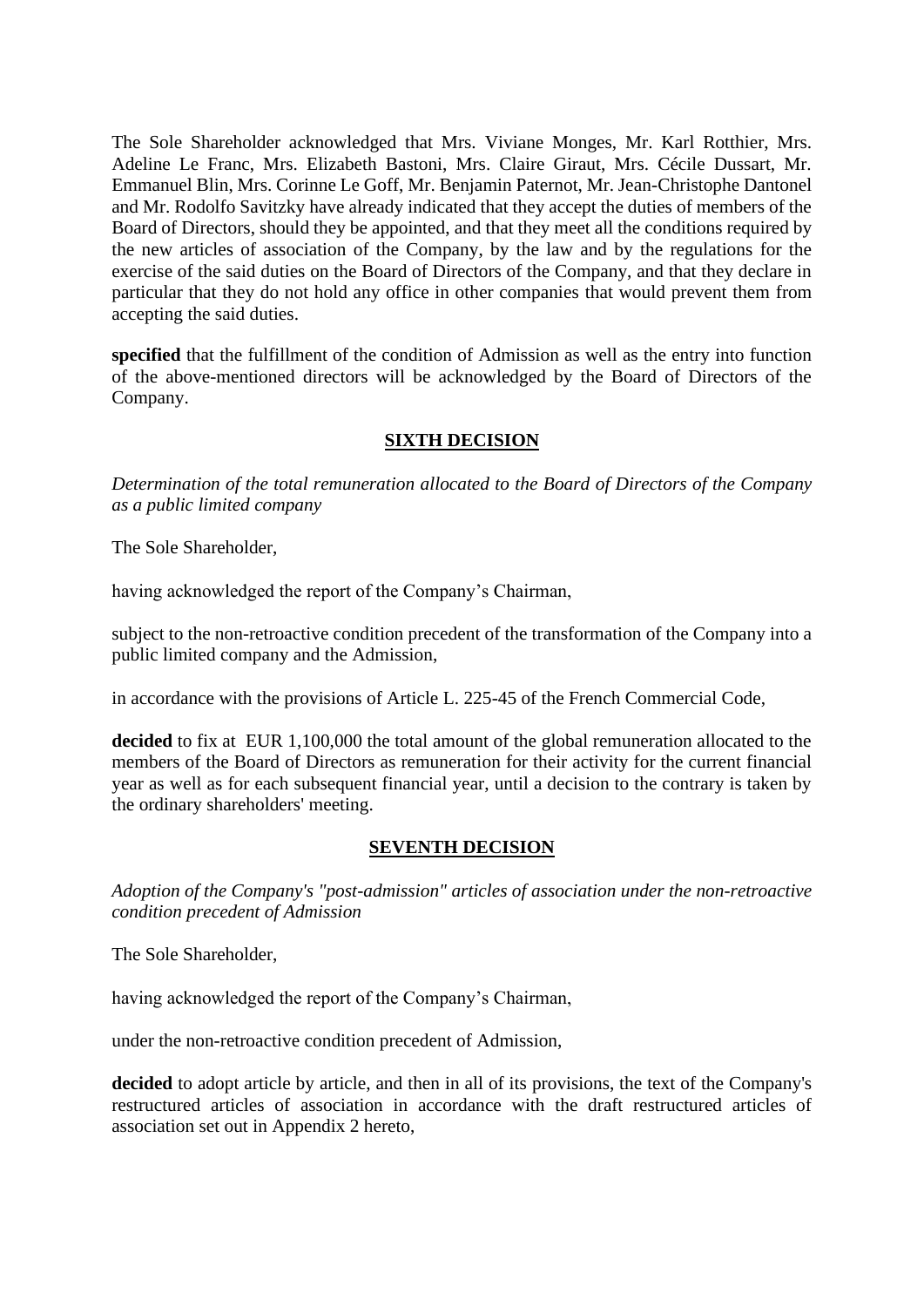**acknowledged**, insofar as is necessary, that the revised articles of association of the Company establish, in particular

- the possibility for the shareholder to choose between registered and bearer form for fully paid-up shares;
- the faculty for the Company to request, at any time, at its own expense, from any authorized body, the name or, in the case of a legal entity, the corporate name, nationality and address of the holders of securities conferring immediate or future voting rights at its own shareholders' meetings, as well as the number of securities held by each of them and, where applicable, any restrictions to which the securities may be subject;
- the obligation for any person who, acting alone or in concert, comes to own in any way whatsoever, within the meaning of Articles L. 233-7 et seq. of the French Commercial Code, directly or indirectly, a number of shares representing 1% of the Company's share capital and/or voting rights, to provide the Company with the information referred to in Article L. 233-7-I of the French Commercial Code (in particular, the total number of shares and voting rights held by the person concerned), within four trading days of the date on which the shareholding threshold is crossed; and
- the methods of participation of shareholders in shareholders' meetings in order to take into account the admission of the Company's shares to trading on the regulated market of Euronext in Paris.

#### **EIGHTH DECISION**

*Authorization to be granted to the Board of Directors to purchase the Company's own shares, subject to the non-retroactive condition precedent of Admission*

The Sole Shareholder,

having acknowledged the report of the Company's Chairman,

under the non-retroactive condition precedent of Admission,

**authorized** the Board of Directors, with the faculty of sub-delegation within the law, for a period of eighteen (18) months from this day, to acquire, under the conditions provided for in Articles L. 22-10-62 et seq. of the French Commercial Code, Articles 241-1 to 241-5 of the General Regulations of the French Financial Markets Authority (*Autorité des marchés financiers*) and Regulation (EU) No. 596/2014 of the European Parliament and of the Council of April 16, 2014 on market abuse, to purchase shares of the Company, the purchases made by the Company may not result in the Company holding more than 10% of the shares composing its share capital,

decided that the purchase, sale or transfer of these shares may be carried out by any means, on one or more occasions, notably on the market or over-the-counter, including through the purchase or sale of blocks of shares, public offers, the use of option mechanisms or derivatives, under the conditions provided for by the market authorities and in compliance with applicable regulations,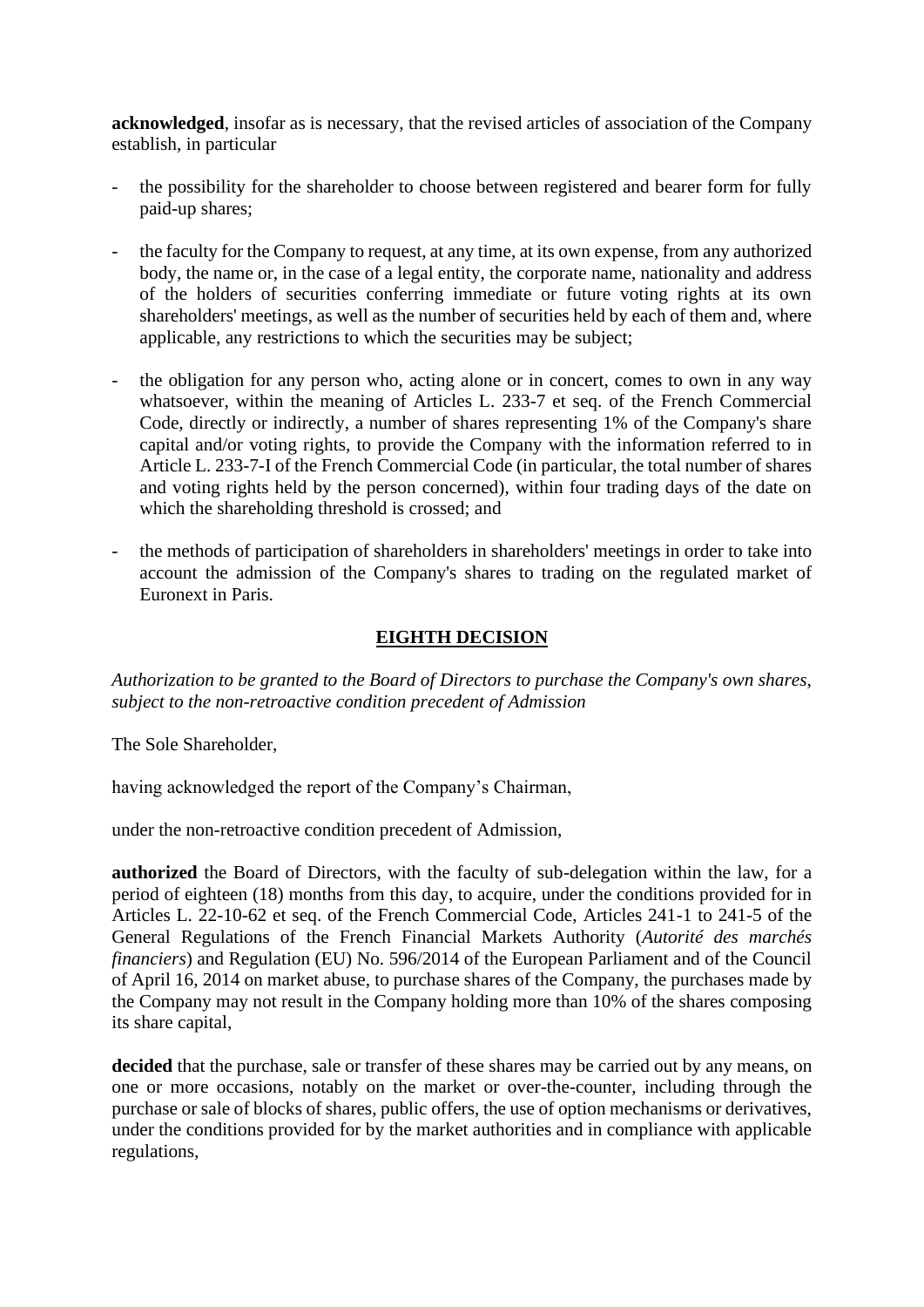**decided** that the authorization may be used to:

- ensure the liquidity of the Company's shares within the framework of a liquidity contract to be concluded with an investment services provider, acting independently, in accordance with the market practice accepted by the French financial markets authority (*Autorité des marchés financiers*),
- honor obligations related to stock option plans, free share plans, employee savings plans or other allocations of shares to employees and executive officers of the Company or its affiliates, and to carry out any hedging transactions related to these transactions under the conditions and in accordance with the provisions of applicable laws and regulations
- remit shares at the time of the exercise of rights attached to securities giving access to the capital, and to carry out any hedging transactions relating to such transactions under the conditions and in accordance with the provisions of the applicable laws and regulations;
- purchase shares for retention and subsequent remittance in exchange or as payment in connection with any external growth, merger, demerger or contribution transactions, in particular in compliance with stock market regulations;
- cancel all or part of the shares so purchased, subject to the adoption of the ninth resolution below and, if so, on the terms indicated therein; or
- more generally, to operate for any purpose that may be authorized by law or any market practice that may be permitted by the market authorities, it being specified that, in such a case, the Company would inform its shareholders by way of a press release,

**decided** to set the maximum unit purchase price per share (excluding expenses and commissions) at 200% of the price per share retained for the admission to trading of the Company's shares on the regulated market of Euronext in Paris (as this price will be mentioned in the Company's press release relating to the final characteristics of the Admission), with an overall ceiling of nine million four hundred thousand (9,400,000), it being specified that this purchase price shall be subject to any adjustments necessary to take account of transactions affecting the capital (in particular in the event of the incorporation of reserves and the free share plan, or a division or regrouping of shares) that may take place during the period of validity of this authorization,

decided that the maximum number of shares that may be purchased under the present decision may not, at any time, exceed 10% of the total number of shares composing the share capital at any time, this percentage being applied to a share capital adjusted according to transactions affecting it subsequently, it being specified that (i) when the shares are purchased in order to promote the liquidity of the Company's shares in accordance with the conditions defined in the general regulations of the French Financial Markets Authority (*Autorité des marchés financiers*) the number of shares taken into account for the calculation of this limit will correspond to the number of shares purchased less the number of shares resold during the term of the authorization, and (ii) when they are purchased with a view to their retention and subsequent remittance in payment or exchange in the context of a merger, spin-off or contribution, the number of shares purchased may not exceed 5% of the total number of shares,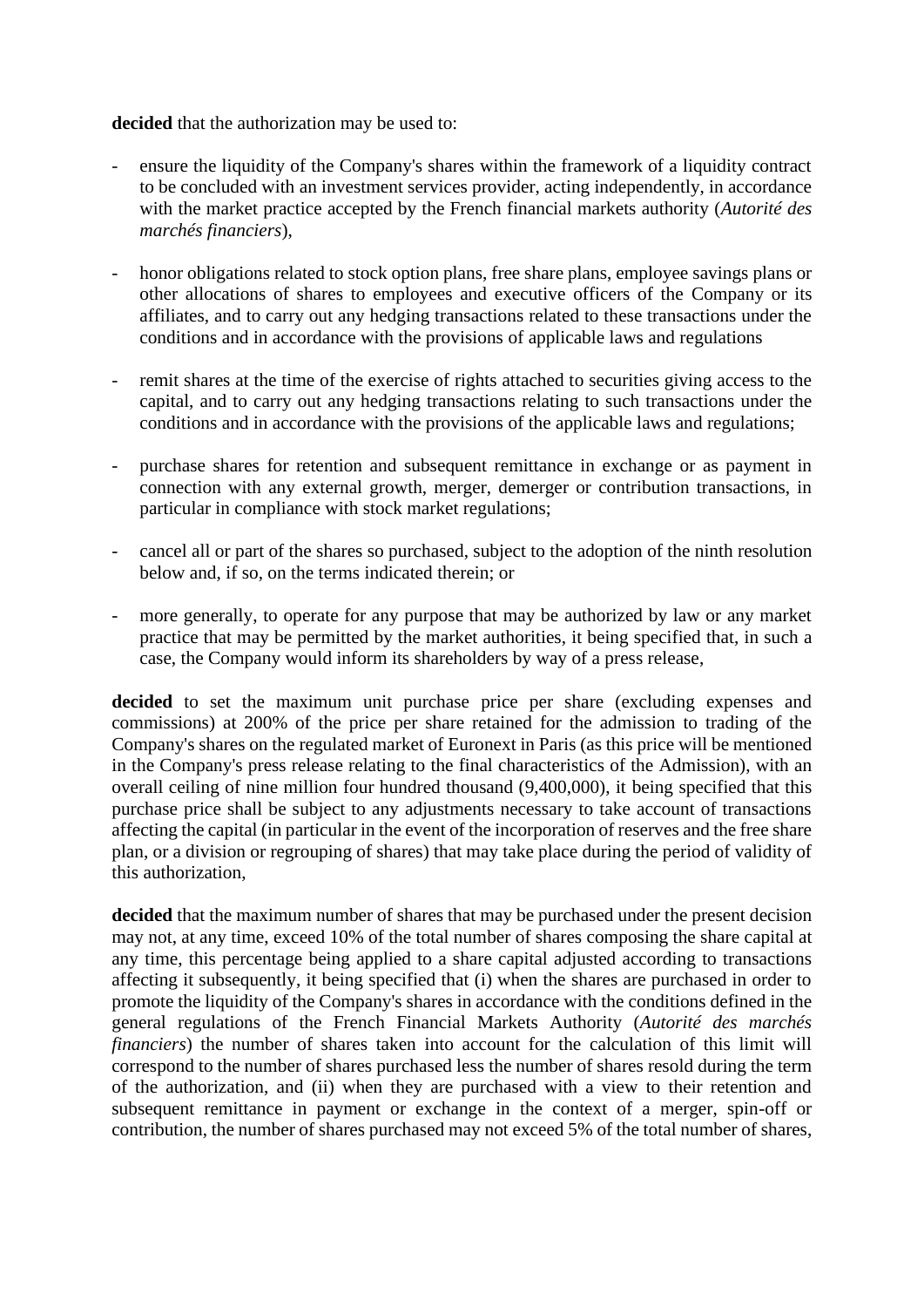**granted** full power to the Board of Directors, with the faculty of sub-delegation under the conditions provided for by law, to implement the present authorization, in particular to judge the opportunity to launch a share buyback program and to determine the methods for doing so, to place all stock market orders, and to sign all deeds of sale or transfer enter into any agreements, liquidity contracts or option contracts, make any declarations to the French Financial Markets Authority (*Autorité des marchés financiers*) and any other body, and carry out any necessary formalities, in particular to allocate or reallocate the shares acquired for the various formalities, and, in general, to do all that is necessary.

## **NINTH DECISION**

*Authorization to be granted to the Board of Directors to reduce the share capital by cancellation of shares, under the authorization to buy back its own shares subject to the nonretroactive condition precedent of Admission*

The Sole Shareholder,

having acknowledged the report of the Company's Chairman and the report of the statutory auditors,

subject to the adoption of the eighth decision above and under the non-retroactive condition precedent of Admission,

**authorized** the Board of Directors, in accordance with Article L. 22-10-62 of the French Commercial Code, for a period of eighteen (18) months from this day, to cancel, on one or more occasions, up to a maximum of 10% of the amount of the share capital per twenty-four (24) month period, all or part of the shares acquired by the Company and to proceed, as appropriate to reduce the share capital, in the proportions and at the times it deems appropriate, it being specified that this limit applies to an amount of share capital that will be adjusted, if necessary, to take account of transactions affecting it subsequent to the date of this meeting,

**decided** that any excess of the purchase price of the shares over their nominal value shall be charged to the share premium, merger or contribution account or to any available reserve item, including the legal reserve, provided that the latter does not fall below 10% of the Company's share capital after completion of the capital reduction,

**granted** full power to the Board of Directors, with the faculty of sub-delegation under the conditions provided for by law, to carry out all acts, formalities or declarations with a view to making definitive the reductions in capital that may be carried out by virtue of the present authorization and to amend the Company's articles of association accordingly.

[…]

#### **FOURTEENTH DECISION**

*Authorization to the Board of Directors, in the event of an issue of shares or any other securities with cancellation of preferential subscription rights for shareholders, to set the issue price within the limit of 10% of the share capital, subject to the non-retroactive condition precedent of Admission*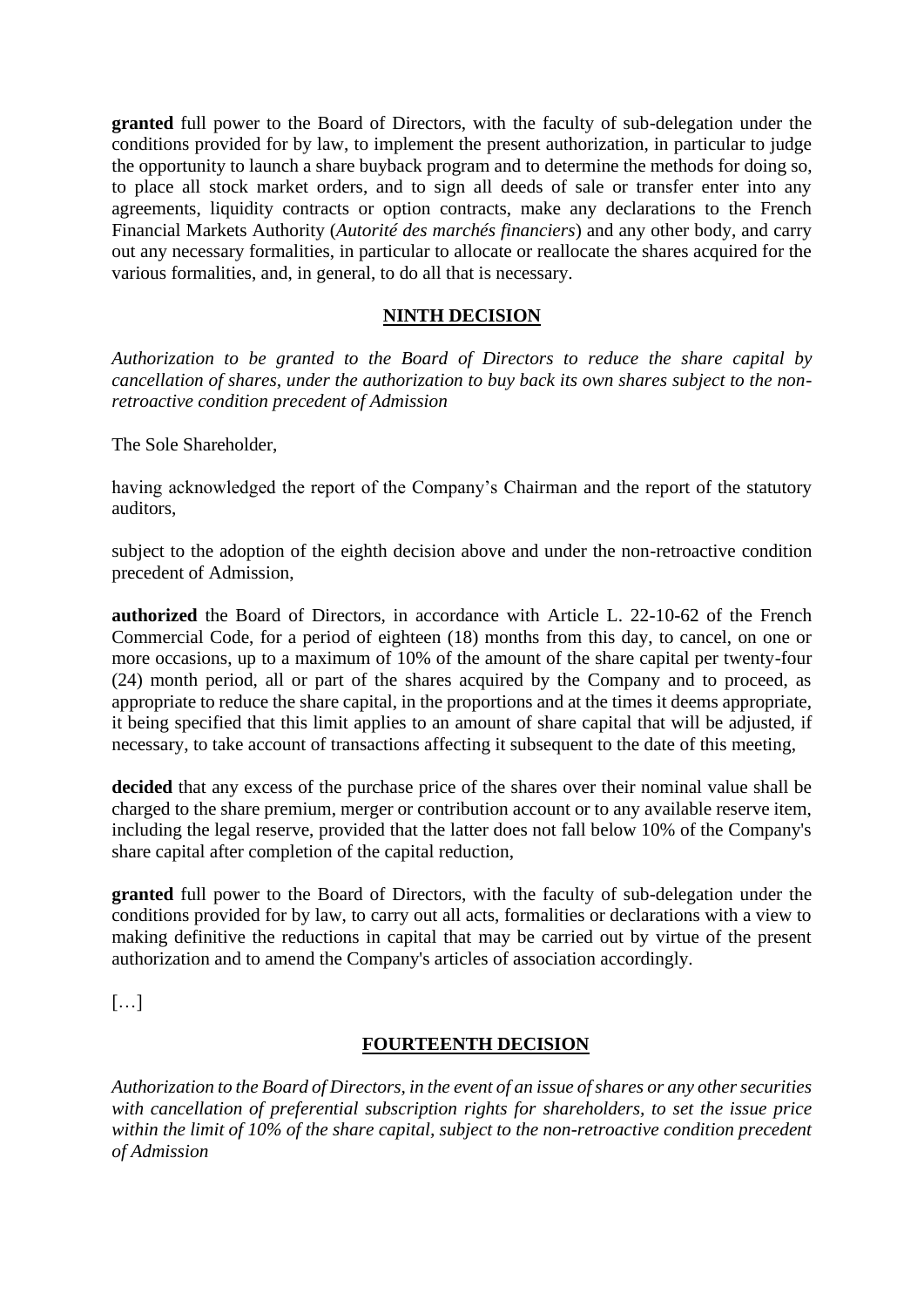The Sole Shareholder,

having acknowledged the report of the Company's Chairman and the report of statutory auditors,

and under the non-retroactive condition precedent of Admission,

**authorized** the Board of Directors, in accordance with the provisions of Article L. 22-10-52 of the French Commercial Code, with faculty of sub-delegation, for each of the issues decided within the framework of the delegations granted in the eleventh and twelfth decisions above and within the limit of 10% of the Company's share capital (as it exists on the date of implementation of the present delegation) per 12-month period to derogate from the conditions for setting the price provided for in the aforementioned decisions and to set the issue price of the ordinary shares and/or securities giving immediate or future access to the capital issued, as follows:

- the issue price of the ordinary shares shall be at least equal to the volume-weighted average of the prices for the last three (3) trading sessions prior to its determination, possibly reduced by a maximum discount of 20%, it being recalled that it may not in any event be less than the nominal value of a share of the Company on the date of issue of the shares concerned,
- the issue price of the securities giving access to the capital shall be such that the amount received immediately by the Company, plus any amount that may be received subsequently by the Company, shall be, for each share issued as a result of the issue of these securities, at least equal to the issue price defined in the paragraph above,

**decided** that the Board of Directors shall have full power to implement this decision in accordance with the terms of the decision under which the issue is decided,

**decided** that the present delegation is granted to the Board of Directors for a period of twentysix (26) months as from this day.

 $[\ldots]$ 

## **EIGHTEENTH DECISION**

*Overall limits on the amount of issues carried out under the delegations referred to in the above decisions and in the twenty-third decision below*

The Sole Shareholder,

having acknowledged the report of the Company's Chairman and the report of statutory auditors,

#### **decided** that:

the maximum aggregate nominal amount of the capital increases that may be carried out pursuant to the delegations granted under the Tenth, Eleventh, Twelfth, Thirteenth, Fifteenth, Sixteenth and Seventeenth decisions above and the Twenty-third decision below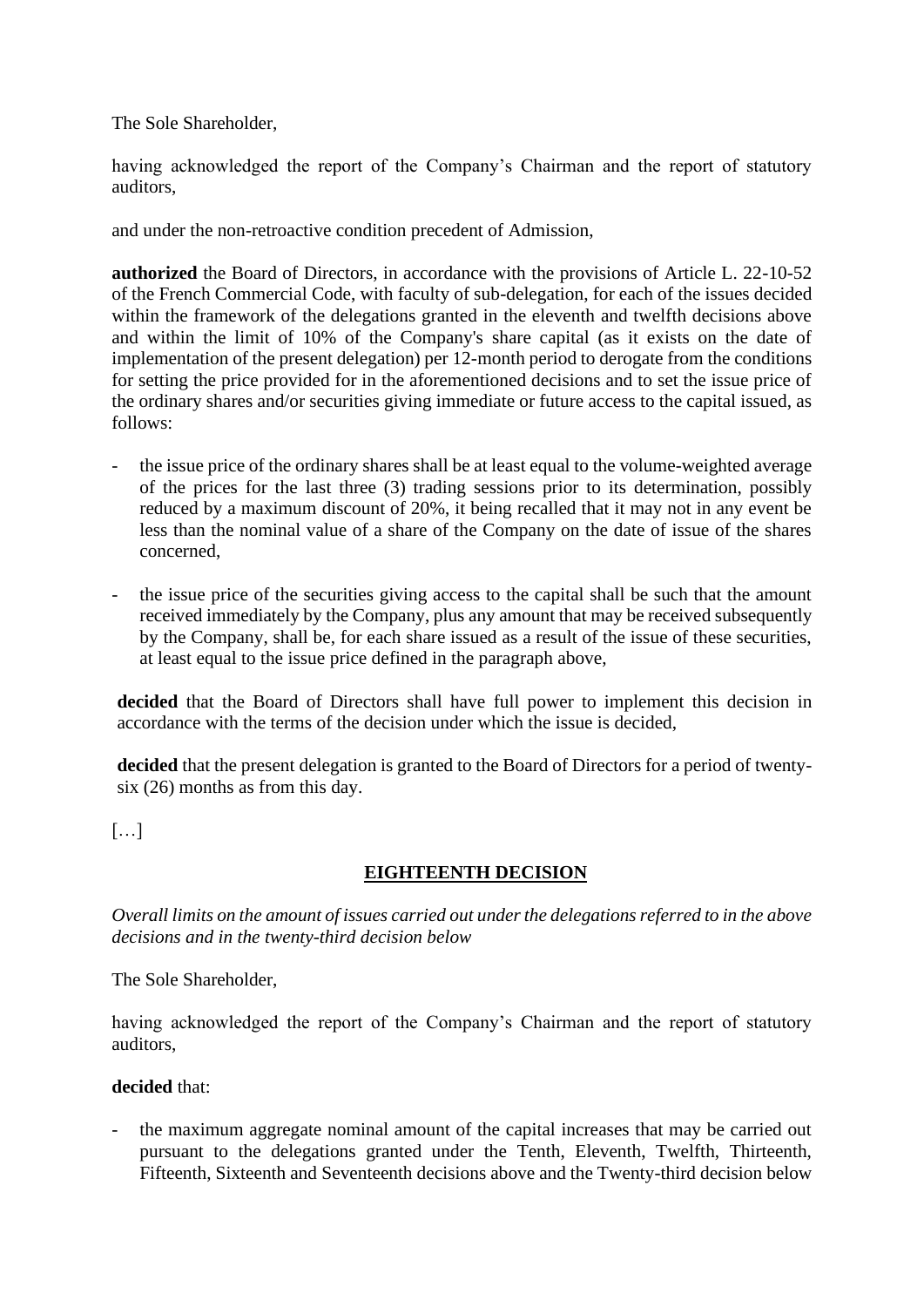is set at forty-seven million (47,000.000) euros (or the equivalent value on the date of issue of this amount in a foreign currency or in a unit of account established by reference to several currencies), it being specified that the additional amount of shares to be issued to preserve, in accordance with the law and, where applicable, with the applicable contractual provisions, the rights of holders of securities and other rights giving access to shares, shall be added to this ceiling,

the maximum aggregate nominal amount of debt securities that may be issued under the delegations of authority granted in the above decisions is set at seven hundred and fifty million (750,000,000) euros (or the equivalent value on the date of issue of this amount in a foreign currency or in a unit of account established by reference to several currencies), it being stipulated that this ceiling does not apply to debt securities the issue of which may be decided or authorized by the Board of Directors in accordance with Article L. 228-40 of the French Commercial Code.

[…]

## **TWENTIETH DECISION**

*Authorization to be granted to the Board of Directors to grant options to subscribe to or purchase the Company's shares, subject to the non-retroactive condition precedent of Admission*

The Sole Shareholder,

having acknowledged the report of the Company's Chairman and the report of the statutory auditors,

under the non-retroactive condition precedent of Admission,

**authorized** the Board of Directors, within the framework of Articles L. 225-177 to L. 225-185 of the French Commercial Code, to grant, during the periods authorized by law, on one or more occasions, to employees and/or officers (or some of them) of the Company and of companies and economic interest groupings affiliated with the Company under the conditions defined in Article L. 225-180-I of the said Code, options giving the right to subscribe for or purchase ordinary shares, it being specified that:

- the options that may be granted to the Company's corporate officers under this authorization may not represent more than 50% of all the options granted by the Board of Directors under this authorization,
- the number of options granted under this authorization may not entitle the holder to purchase or subscribe for more than 2% of the number of shares comprising the Company's share capital on the day the options are granted by the Board of Directors,
- this number will be deducted from the overall ceiling provided for in the twenty-second decision below, and
- the total number of shares that may be subscribed upon exercise of the stock options granted and not yet exercised may never exceed one third of the share capital,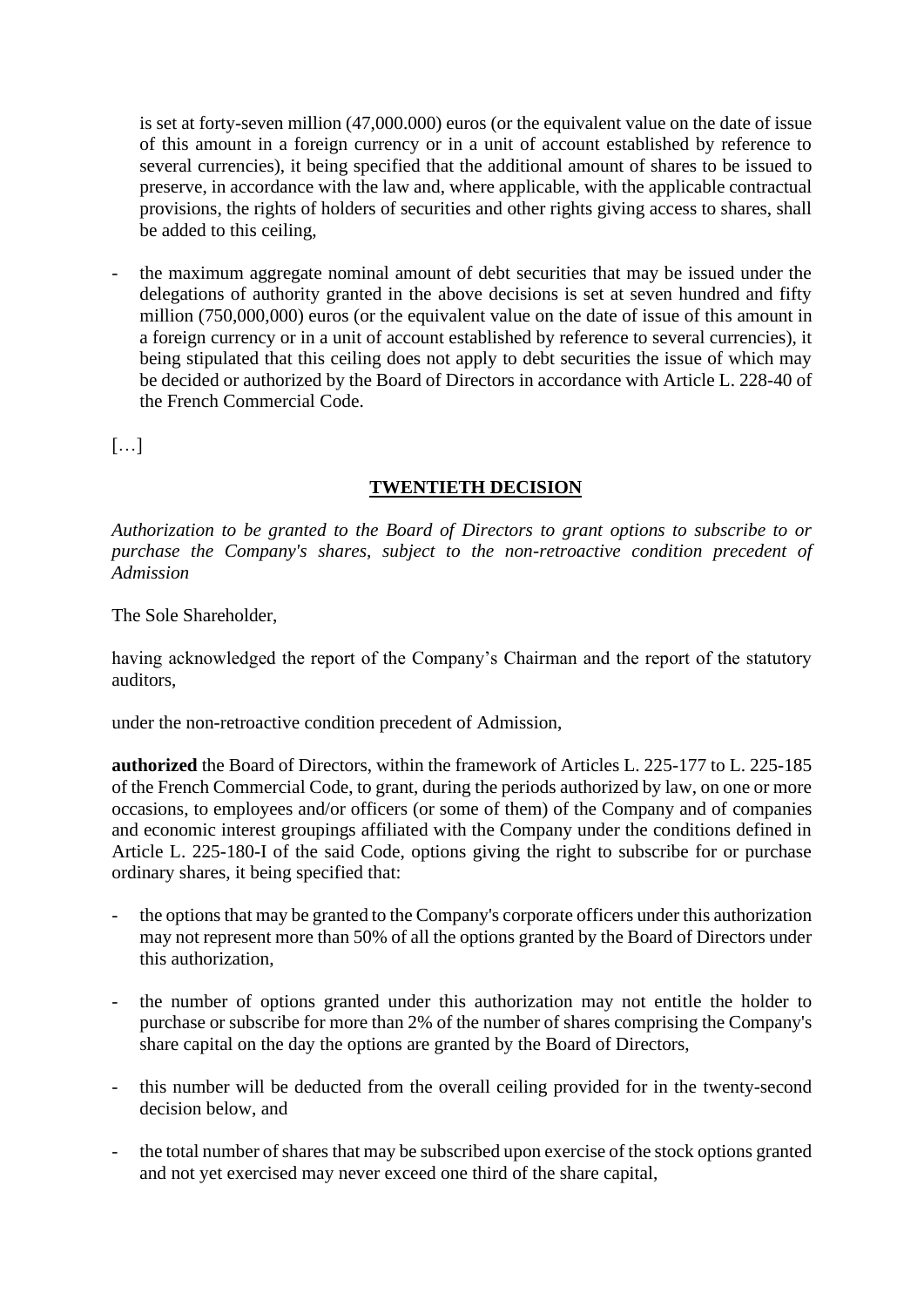**specified** that the Board of Directors must, in order to grant stock options to the Company's executive officers referred to in the fourth paragraph of Article L. 225-185 of the French Commercial Code, comply with the provisions of Article L. 22-10-58 of the French Commercial Code (to date, the granting of stock options or free shares to all employees of the Company and to at least 90% of the employees of its subsidiaries within the meaning of article L. 233-1 of the French Commercial Code and covered by article L. 210-3 of the said Code, or the setting up by the Company of a profit-sharing or incentive agreement for the benefit of at least 90% of the employees of its subsidiaries within the meaning of article L. 233-1 of the French Commercial Code and covered by article L. 210-3 of the said Code),

**decided** that this authorization entails, in favor of the beneficiaries of the subscription options, the explicit waiver by the shareholders of their preferential subscription rights to the shares that would be issued as and when the subscription options are exercised, and will be implemented under the conditions and in accordance with the procedures provided for by the law and regulations in force on the date of granting of the purchase or subscription options as the case may be,

**decided** that the purchase or subscription price per share will be set by the Board of Directors on the day the option is granted, within the limits provided for by law and the present decision, without being less than ninety-five percent (95%) of the average price quoted on the twenty trading days preceding the day of the Board of Directors' decision to grant the options on the regulated market of Euronext in Paris, rounded up to the nearest euro cent, nor, in the case of purchase options, eighty percent (80%) of the average purchase price of the Company's treasury shares, rounded up to the nearest euro cent,

**decided** that the price set for the subscription or purchase of the shares to which the options give right may not be modified during the term of the options, it being specified, however, that if the Company were to carry out one of the transactions referred to in Article L. 225-181 of the French Commercial Code, it would have to take the necessary measures to protect the interests of the beneficiaries of the options in accordance with the conditions set out in Article L. 228-99 of the French Commercial Code,

**decided** that, where it would be necessary to make the adjustment provided for in Article L. 228-99 3° of the French Commercial Code, the adjustment would be made by applying the method provided for in Article R. 228-91 of the French Commercial Code, it being specified that, if the Company's shares are not admitted to trading on a regulated market, the value of the preferential subscription right and the value of the share before detachment of the subscription right would, if necessary, be determined by the Board of Directors on the basis of the subscription, exchange or sale price per share retained at the time of the most recent transaction involving the Company's capital (capital increase, contribution of securities, sale of shares, etc.) during the six (6) months preceding the meeting of the said Board of Directors, or, in the absence of the completion of such a transaction during this period, on the basis of any other financial parameter that appears relevant to the Board of Directors (and which shall be validated by the Company's statutory auditors),

decided that in the event of the issue of new equity securities or new securities giving access to the capital, as well as in the event of a merger or spin-off of the Company, the Board of Directors may suspend the exercise of the options, if applicable,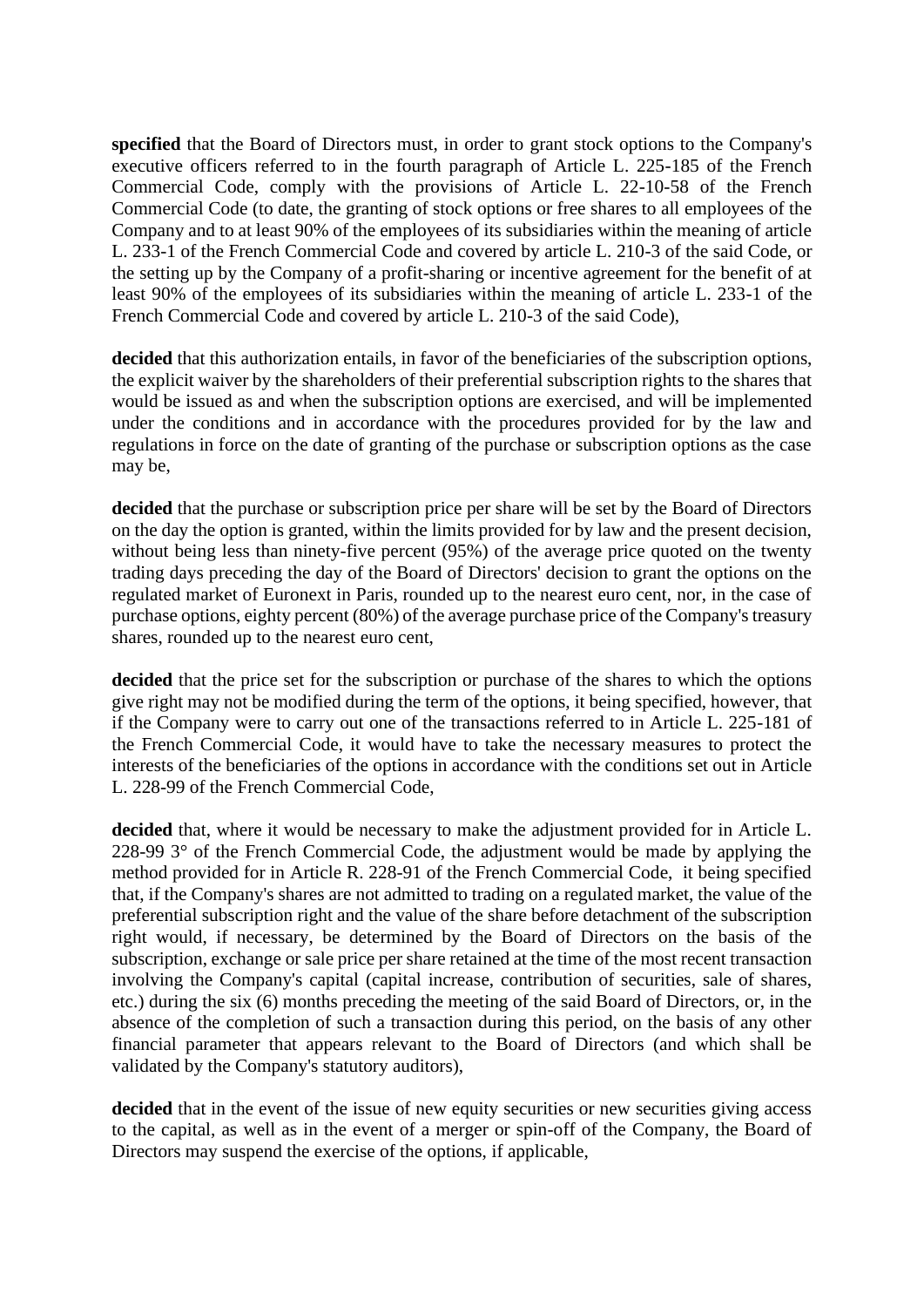**set** the term of validity of the options at ten (10) years from the date of grant, it being specified, however, that this term may be reduced by the Board of Directors for beneficiaries resident in a given country to the extent necessary to comply with the law of that country,

**granted** full power to the Board of Directors, within the limits set forth above, to :

- determine the identity of the beneficiaries of the options to purchase or subscribe to shares as well as the number of options to be granted to each of them;
- fix the purchase and/or subscription price of the shares to which the options entitle the holder within the limits of the aforementioned texts, it being specified that the subscription price per share must be higher than the nominal value of the share,
- ensure that the number of options to subscribe for shares granted by the Board of Directors is set so that the total number of options to subscribe for shares granted and not yet exercised may not give entitlement to subscribe for a number of shares exceeding one third of the share capital,
- establish the terms and conditions of the plan for the subscription or purchase of shares and to set the conditions under which the options will be granted, including, in particular, the timetable for the exercise of the options granted, which may vary according to the holders; it being specified that these conditions may include clauses prohibiting the immediate resale of all or part of the shares issued on exercise of the options, within the limits set by law;
- determine the performance conditions to be attached to the options, if any, granted to the Company's executive officers once the Company's shares are admitted to trading on a regulated market;
- proceed with the purchases of shares of the Company, if necessary, for the sale of any shares to which the stock options entitle the holder give right;
- carry out, either itself or through an agent, all acts and formalities for the purpose of finalizing the capital increases that may be carried out by virtue of the authorization covered by the present delegation,
- charge, if it deems it necessary, the costs of the capital increases to the amount of the premiums relating to these increases and to deduct from this amount the sums necessary to bring the legal reserve to one tenth of the new capital after each increase
- amend the Articles of Association as a consequence and, in general, to do all that is necessary,

decided that the present authorization is granted for a period of twenty-six (26) months as from this day,

decided that the Board of Directors shall inform the ordinary shareholders' meeting each year of the transactions carried out under the present decision.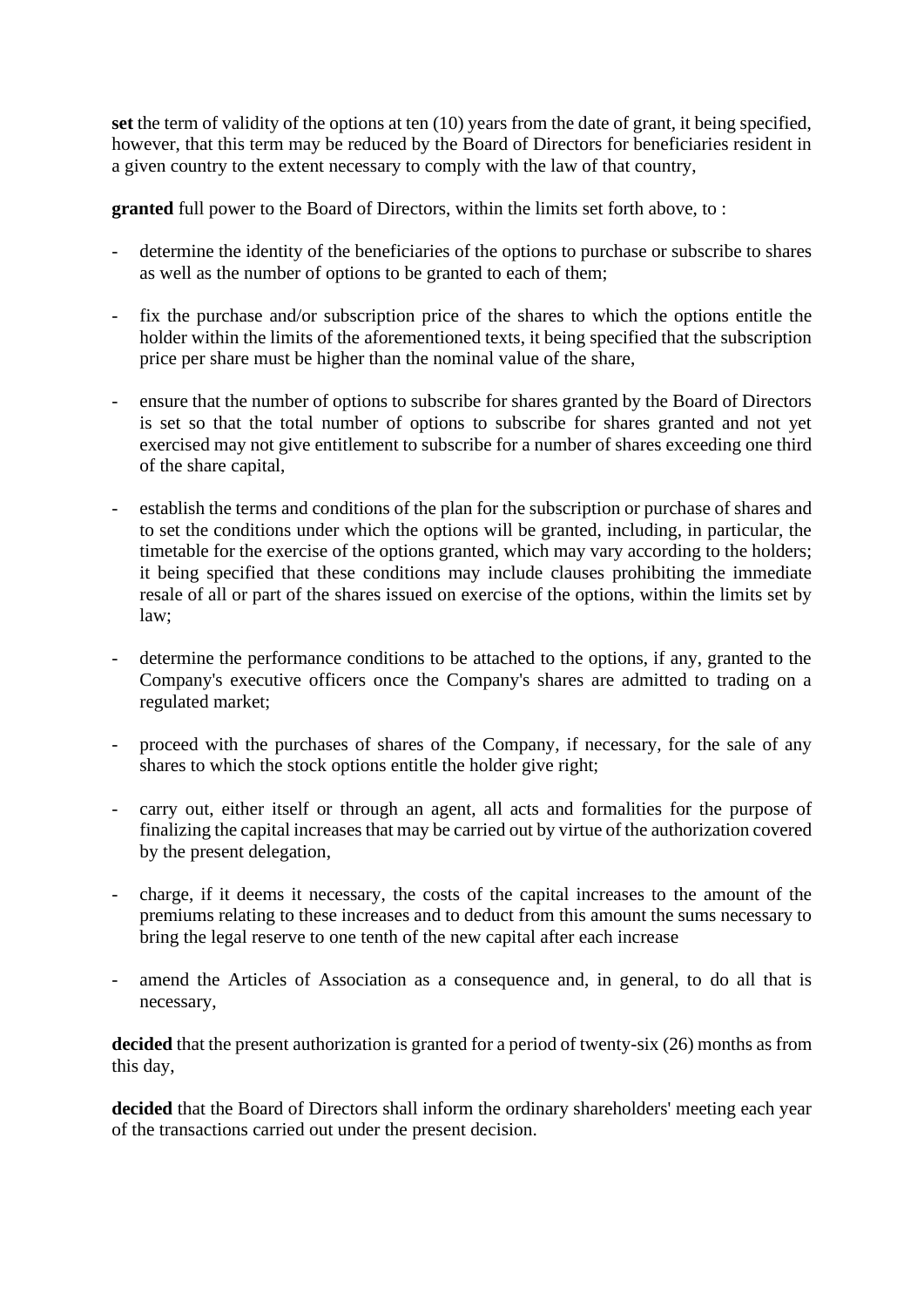## **TWENTY-FIRST DECISION**

*Authorization to be granted to the Board of Directors to establish a free share plan for existing or new shares, subject to the non-retroactive condition precedent of Admission*

The Sole Shareholder,

having acknowledged the report of the Company's Chairman and the special report of the statutory auditors,

in accordance with the provisions of articles L. 225-197-1 to L. 225-197-5, L. 22-10-59 and L. 22-10-60 of the French Commercial Code,

under the non-retroactive condition precedent of Admission,

**authorized** the Board of Directors to proceed, on one or more occasions, with the granting of free shares of the Company, either existing or to be issued, to employees or certain categories of employees and/or corporate officers of the Company or of companies or economic interest groups in which the Company holds, directly or indirectly, at least 10% of the capital or voting rights on the date of granting of the shares concerned,

**specified** that the Board of Directors, insofar as the Company's shares will be admitted to trading on the regulated market of Euronext in Paris, shall, in order to be able to proceed with the free share plans to corporate officers who meet the conditions set out in Article L. 225-197- 1, II of the French Commercial Code, comply with the provisions of Article L. 22-10-60 of the French Commercial Code,

**decided** that the total number of free shares that may be granted by the Board of Directors under the present authorization may not exceed 3% of the Company's capital stock, as recorded by the Board of Directors on the date of the decision to grant such shares, it being specified that the total number of free shares granted by the Board of Directors may not exceed 10% of the Company's share capital on the date of the decision to grant them, and that this number will be deducted from the overall ceiling provided for in the twenty-second decision below,

decided that the total number of shares that may be granted under this authorization to corporate officers may not represent more than 0.4% of the Company's share capital on the date of the decision to grant them by the Board of Directors,

decided that the Board of Directors will set a vesting period of at least one (1) year (the "**Vesting Period**"), at the end of which the shares will be definitively granted to their beneficiaries, and, if applicable, a holding period (the "**Holding Period**"), it being specified that the combined duration of the vesting and holding periods may not be less than two (2) years,

decided, notwithstanding the foregoing, that the shares will be definitively granted before the end of the Vesting Period in the event of the beneficiaries' disability corresponding to the classification in the second or third category provided for in Article L. 341-4 of the French Social Security Code, and, in this case, that the shares will immediately become freely transferable,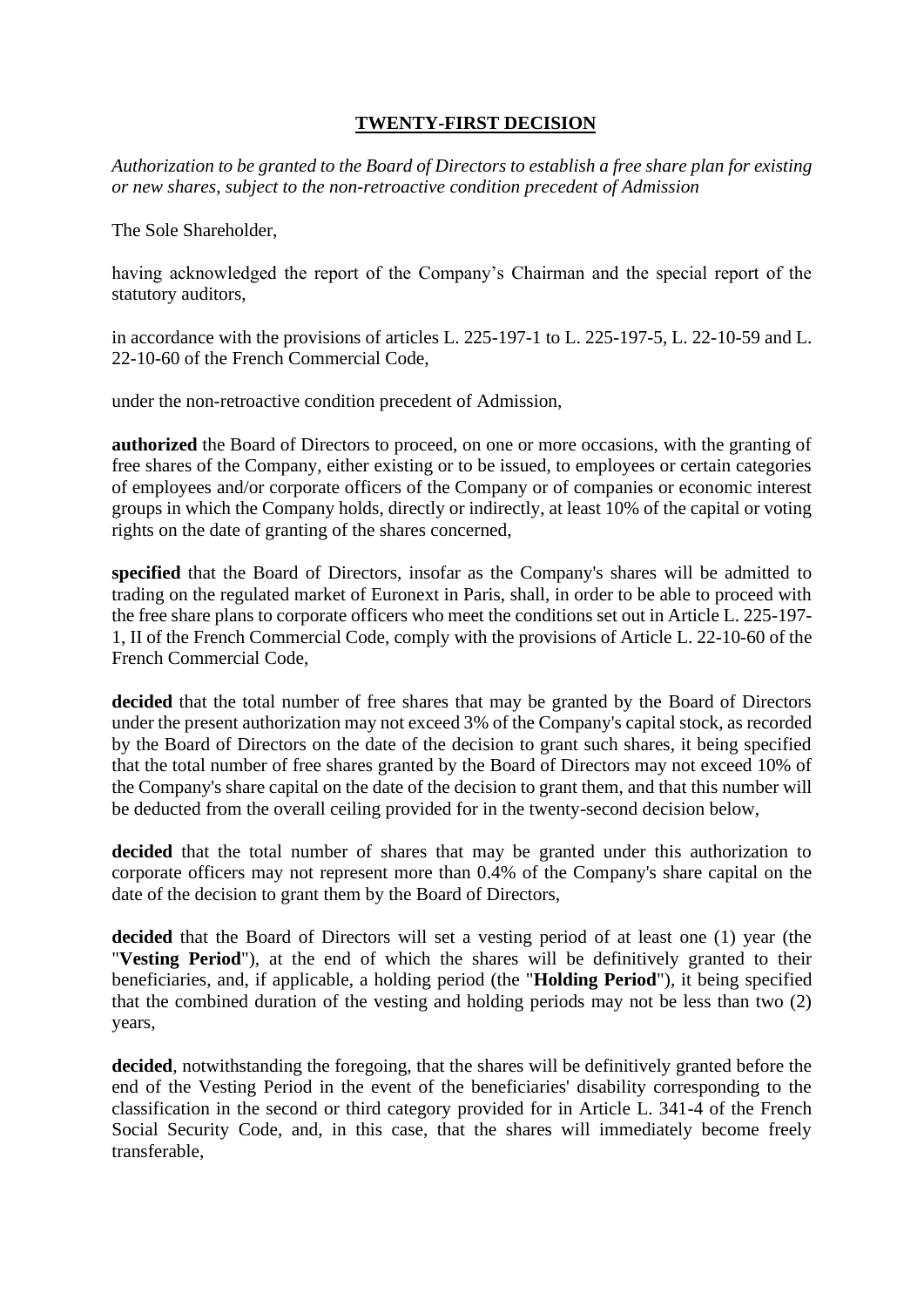**acknowledged** that, in the event of a free allocation of shares to be issued by the Company, this authorization automatically entails the waiver by the shareholders of their preferential subscription rights to the new shares issued in favor of the beneficiaries of said free shares, the corresponding capital increase being definitively completed by the sole fact of the definitive grant of the shares to the beneficiaries,

**acknowledged** that the present decision entails, insofar as is necessary, a waiver by the shareholders in favor of the beneficiaries of free shares, of the part of the reserves, profits or premiums which, if applicable, will be used in the event of the issue of new shares at the end of the Vesting Period, for the realization of which full powers are delegated to the Board of Directors.

**delegated** to the Board of Directors all powers to:

- note the existence of sufficient reserves and proceed at the time of each grant to transfer to an unavailable reserve account the sums necessary to release the new shares to be granted,
- determine whether the free shares granted are existing shares or shares to be issued,
- determine the identity of the beneficiaries of the grants and the number of free shares that may be granted to each of them,
- set the conditions and, if applicable, the criteria for the granting of these shares,
- determine, where applicable, the performance conditions to be met in order for the granting to become definitive,
- decide, if and when appropriate, on the capital increase(s) correlative to the issue of any new free shares granted,
- adjust, if applicable, the number of shares granted in the event of transactions affecting the Company's capital or shareholders' equity that have the effect of modifying the value of the shares comprising the capital, in order to preserve the rights of the beneficiaries of free shares granted,
- and, in general, to take all necessary steps and enter into all agreements to ensure the successful completion of the envisaged grants.

decided that the present authorization is granted for a period of twenty-six (26) months as from this day,

**decided** that the Board of Directors shall inform the Ordinary Shareholders' Meeting each year, under the conditions provided for by the legal and regulatory provisions in force, of the transactions carried out within the framework of this decision.

## **TWENTY-SECOND DECISION**

*Overall limitations on the amount of issues carried out pursuant to the twentieth decision and the twenty-first decision above*

The Sole Shareholder,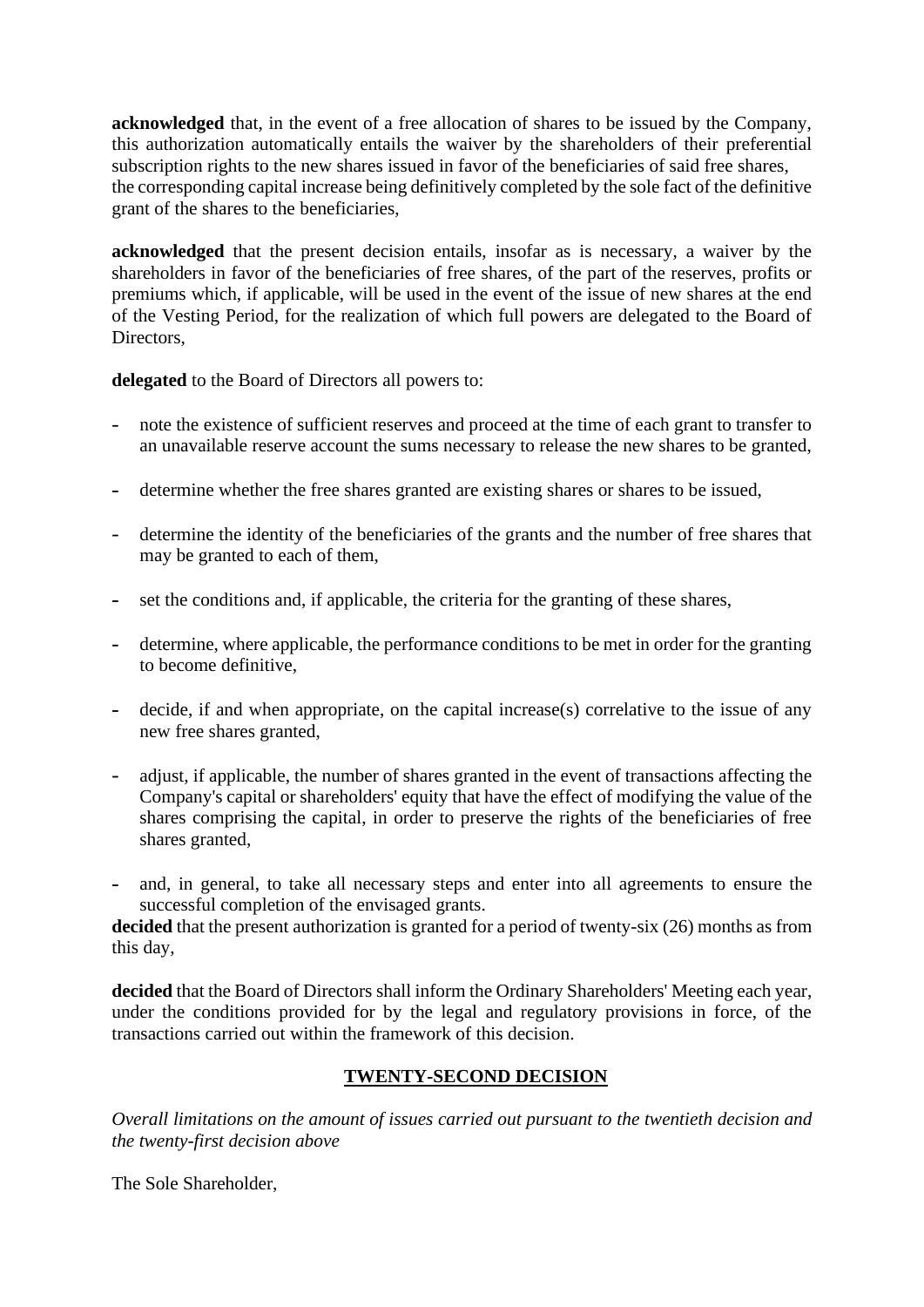having acknowledged the report of the Company's Chairman and the report of the statutory auditors,

decided that the sum of (i) the shares that may be issued or purchased on exercise of the options granted under the twentieth decision above and (ii) the free shares granted under the twentyfirst decision above may not exceed nine million four hundred thousand (9,400,000) shares with a par value of EUR 1,00 each, it being specified that the additional amount of shares to be issued in order to preserve, in accordance with the applicable contractual provisions, the rights of the holders of securities and other rights giving access to shares, shall be added to this ceiling.

```
[…]
```
\*\*\*

From all the above, the present minutes have been drawn up and signed by the Sole Shareholder of the Company.

> \_\_\_\_\_\_\_\_\_\_\_\_\_\_\_\_\_\_\_\_\_\_\_\_\_\_\_\_\_\_\_\_\_\_\_\_\_\_\_\_\_\_\_\_\_\_\_\_\_\_\_\_\_ The Sole Shareholder, The company SANOFI-AVENTIS PARTICIPATIONS, represented by Mr. Mathias Thibault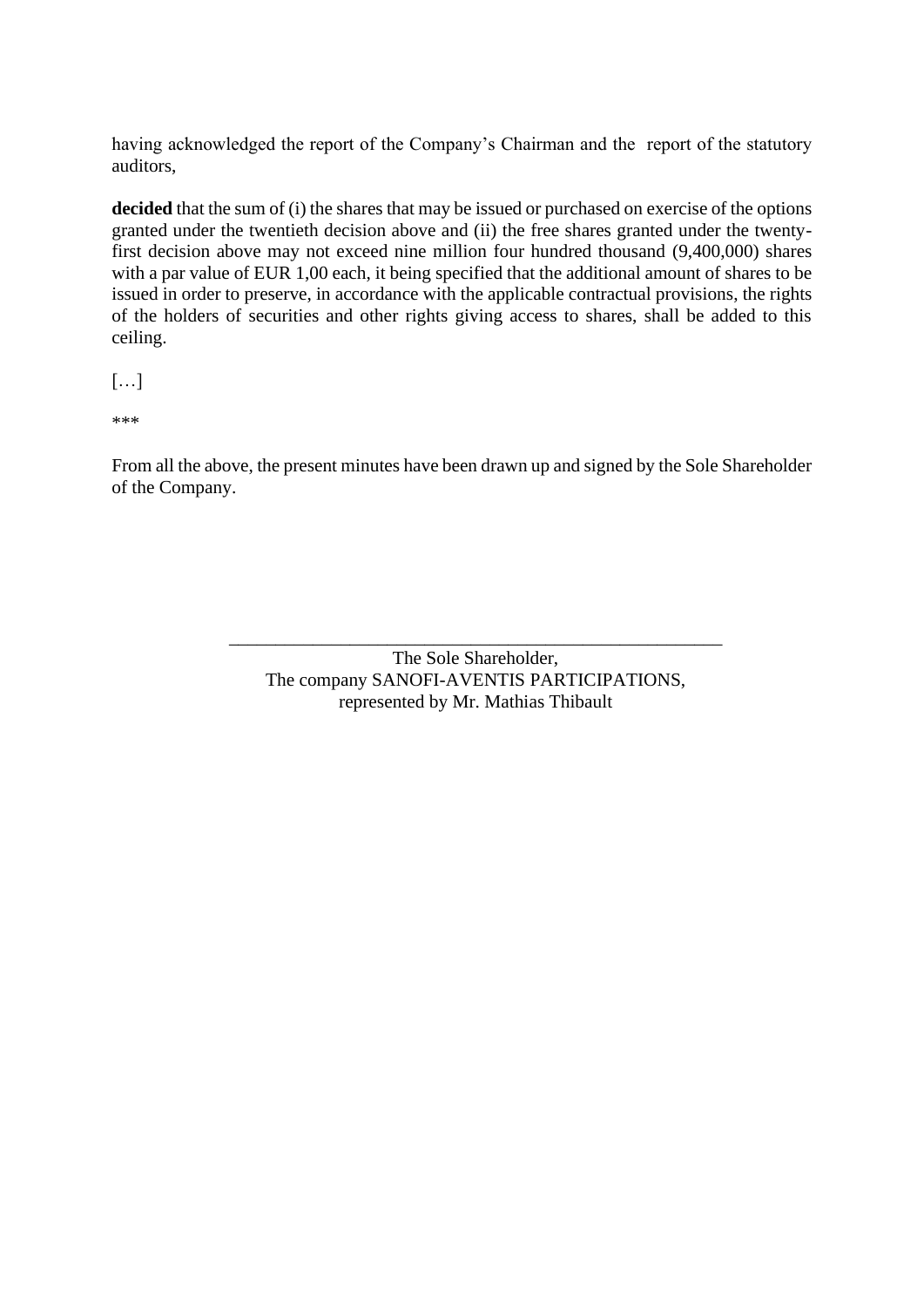# Appendix 1

# New articles of association of the Company (pre-admission)

[…]